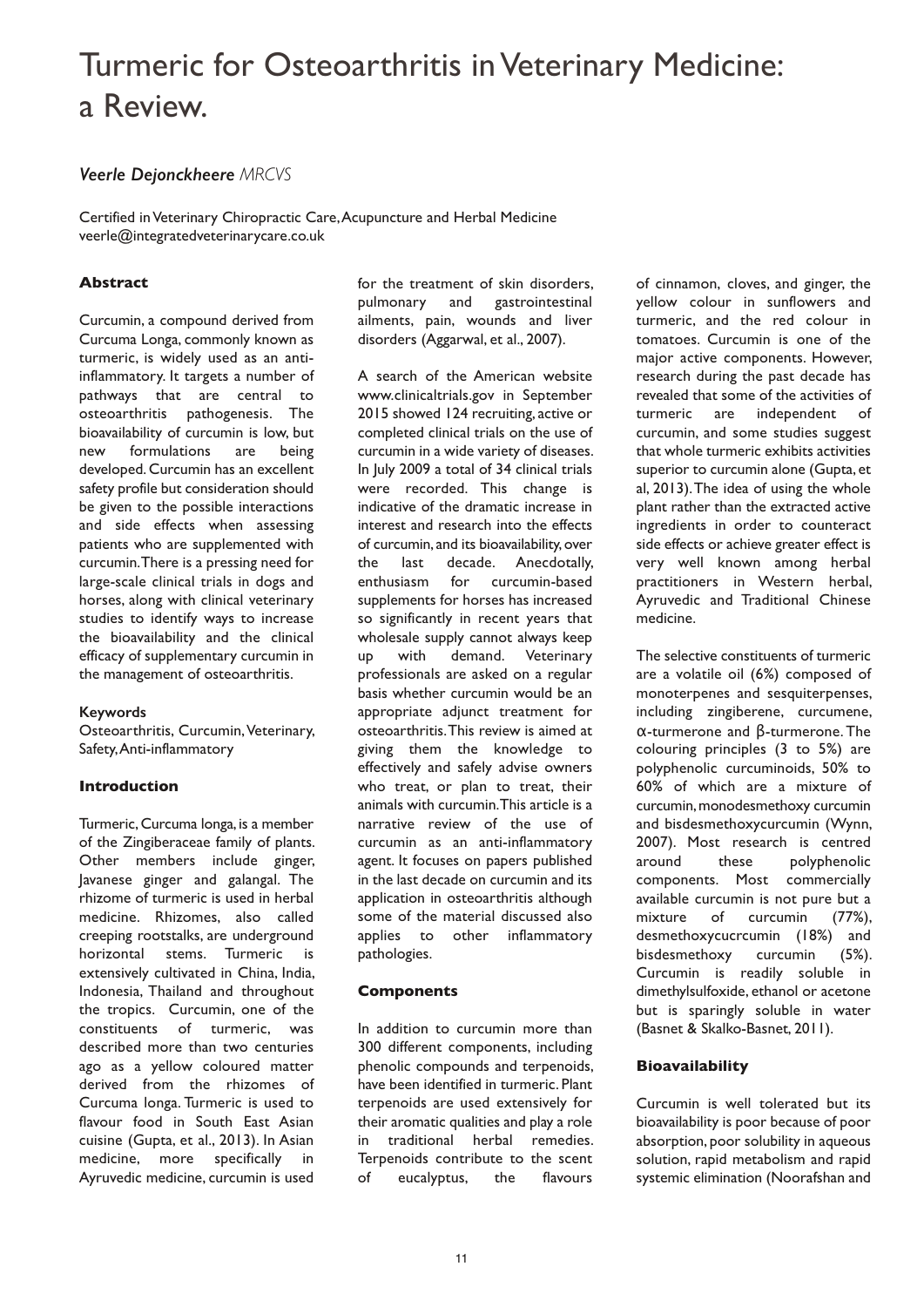Ashkani-Esfahani, 2013). Yang, et al., (2007) reported a bioavailability of 1% in rats when curcumin extract at dose of 500 mg/kg as administered orally. Several formulations have been used to increase curcumin's bioavailability, provide longer circulation, improve resistance to metabolic processes and increase its permeation to a cellular level.

Metabolic enzymes can be bypassed by dissolving curcumin in oil before ingestion. Dissolution in oil does not modify the structure of curcumin but allows it to be directly absorbed into chylomicrons and subsequently into the lymphatic system, bypassing the liver and the first pass effect metabolism (Anand, et al., 2007). It has been suggested that ruminants and horses should absorb curcumin relatively well because the microbial fermentation in the rumen produces short chain fatty acids, which should dissolve curcuminoids, and prevent fast excretion. The hindgut of the horse may act in a similar way, but clinical studies of this hypothesis are yet to be investigated (English, 2016).

Piperine, the alkaloid responsible for the pungency of black pepper, inhibits hepatic and intestinal glucuronidation of curcumin (Patil, et al., 2011). The effect of piperine on the pharmacokinetics of curcumin was much greater in humans than in rats. In humans, curcumin bioavailability was increased by 2000% at 45 minutes after co-administering curcumin orally with piperine, whereas in rats it only increased by 154 % for a short period after administering (Shoba, et al., 1998). It is unclear whether piperine can facilitate such significant increases in curcumin bioavailability in herbivores or dogs.

It has been found that after oral administration of polylactic-co-glycolic acid (PLGA) encapsulated curcumin nanoparticles, the relative bioavailability was increased 5.6-fold and had a longer half-life compared with plain curcumin extract. This is due to improved water solubility, higher release rate and residence time in intestinal flora and enhanced absorption by improved permeability (Xie, et al., 2011). In vivo

pharmacokinetics revealed that curcumin entrapped nanoparticles demonstrate at least 9-fold increase in oral bioavailability when compared to curcumin administered with piperine as a absorption enhancer (Shaikh, et al., 2009). Liposomes are able to solubilise hydrophobic components such as curcumin and hence alter pharmacokinetic properties (Takahashi, et al., 2009; Basnet, et al., 2012). Liposomal encapsulation of curcumin has been used to improve bioavailability. Encapsulation of curcumin with cyclodextrine both improved in vitro and in vivo bioavailability (Prasad, et al., 2014). Cyclodextrins are cyclic oligosaccharides arising from the degradation of starch. The most important property of the cyclodextrines is the ability to establish specific interactions (molecular encapsulation) with various types of molecules through the formation of non-covalently bonded entities, either in the solid phase or in aqueous solution (Marques, 2010). One recent equine study used a lysine salt of curcumin in beta-cyclo dextrine NDS27, which had higher bioavailability and could be inhaled (Sandersen, et al., 2015).

# **Safety and toxicity**

Curcumin is consumed daily in the spice turmeric in many Asian countries. In India the average intake of turmeric can be as high as 2000 to 2500 mg per day (corresponding up to approximately up to 100 mg of curcumin) but no toxicities or adverse effects have been reported or studied at population level (Chainani-Wu, 2003). Doses administered in clinical trials are, however, expected to be much higher than a normal dietary intake.A phase 1 human trial with 25 subjects using up to 8000 mg of curcumin extract orally per day for 3 months found no toxicity for curcumin (Cheng, et al., 2001).

Safety precautions and contraindications for therapeutic curcumin include:

**1. Inhibition of drug metabolism.** Curcumin has been shown to inhibit

the activity of drug metabolising enzymes such as cytochrome P450 (CYP450), glutathione-S-transferase (GST) and UDPglucuronosyltransferase (UGT) in vitro and in animal models (Burgos-Morón, et al., 2010; Cho & Yoon, 2015). Consequently animals taking drugs such as digoxin, anticoagulants, cyclosporine, and non-steroidal antiinflammatories may be at risk of accumulation of drug concentrations in the plasma, which may be toxic (Gupta, Kismali & Aggarwal, 2013). CYP450 are the most important enzymes in phase I metabolism (modification) in mammals. Phase I results in small changes that make a compound more hydrophylic, so it can be effectively eliminated by the kidneys. More drugs affected by CYP450 are listed on the University of Medicine of Indianapolis website: (www.medicine.iupui.edu/clinpharm/d dis/clinical-table). GST and UGT are transferase enzymes, which are responsible for some phase II reactions. Phase II reactions (conjugation) involves the attachment of an ionised group to make the metabolite more water-soluble. This facilitates excretion as well as decreasing pharmacological activity (McDowall, 2016) (Rolfe, 2016).

# **2. Iron chelation.**

Curcumin has been shown to be an active iron chelator in vivo. In rodents fed diets poor in iron curcumin induced a state of overt iron deficiency (Jiao, et al., 2008; Badria, et al., 2015). It is not clear how much this would affect facultative carnivores such as dogs, or herbivores.

### **3. DNA damage.**

Several studies have shown that curcumin at concentrations similar to those reported to be beneficial can cause DNA damage and chromosomal alterations both in vivo and in vitro. For example, Burgos-Morón, et al, (2010) cite a report by the National Toxicology Program (USA) that an increase in carcinogenic activity in rats and mice in the small intestine was seen when curcumin was administered at an average daily dose of ~0.2 mg/kg body weight over periods ranging from 3 months to 2 years. However, epidemiological data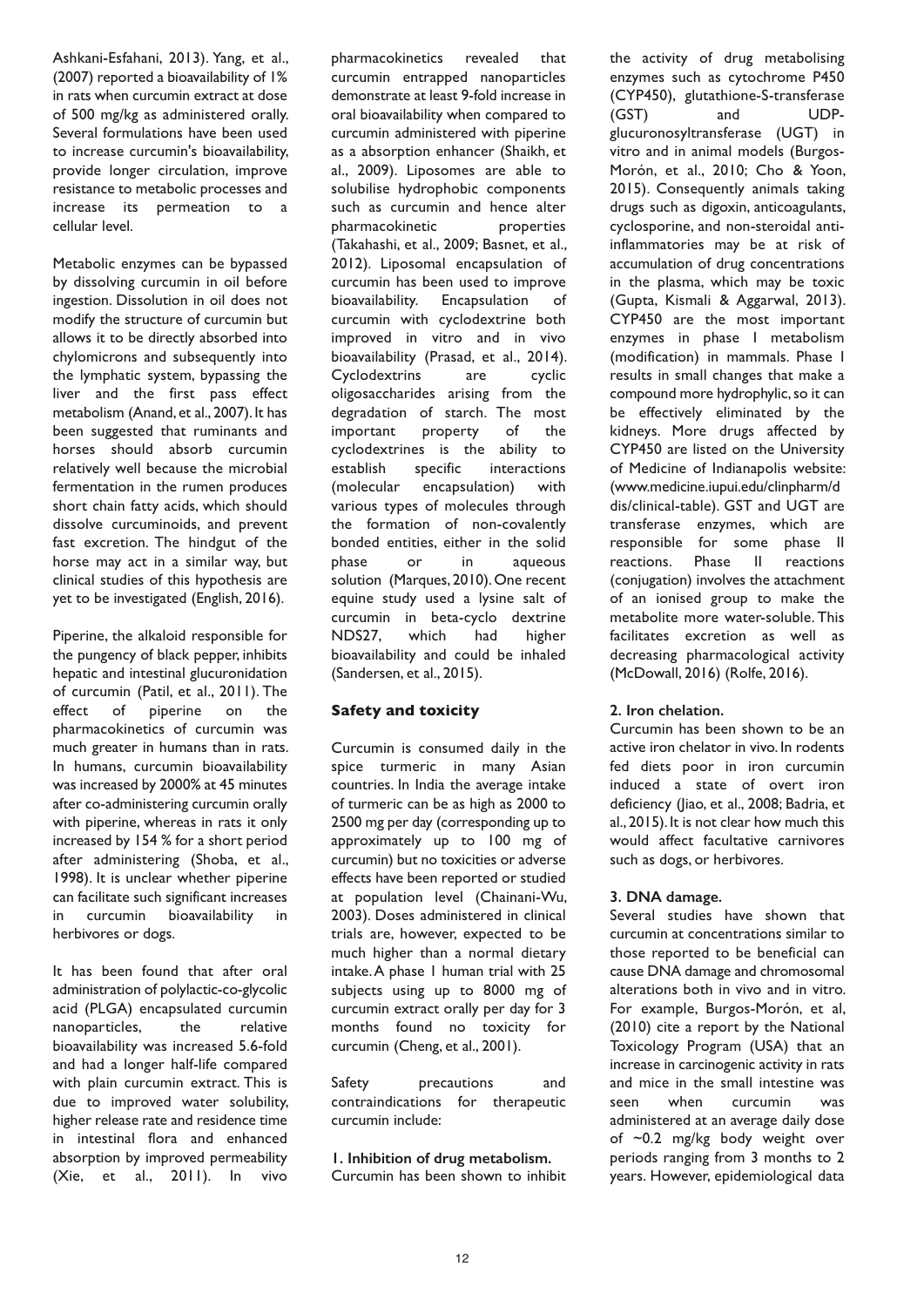suggests a relatively low incidence of gastrointestinal cancers in India may be due to diet rich in curcumin.The estimated dose of curcumin ingested in the diet is  $\sim$  0.15 g/day. This dose is up to 10 times lower than the therapeutic dose recommended by some health professionals (Burgos-Morón, et al., 2010).

## **4. Gastrointestinal inflammation.**

Curcumin has been associated with nausea, diarrhoea and increases in alkaline phosphatase and lactate dehydrogenase in humans (Gupta, Kismali & Aggarwal, 2013). It has been observed also in clinical practice with dogs.Canine patients with pre-existing inflammatory gastrointestinal conditions like eosinophilic plasmacytic lymphocytic enteritis, exocrine pancreatic insufficiency and gastritis or stomach ulcers tend to suffer adverse reactions more rapidly. However, once the underlying inflammation, irritation or liver dysfunction has been settled by other means, low doses of curcumin may be tolerated.

### **5. Gall bladder contraction**

Rasyid & Lelo, (1999) found that curcumin extract induces gallbladder contraction. This shows that use of any curcumin supplement in dogs with known gallbladder issues could be contraindicated if there is existing cholelithiasis. Certain dog breeds like Poodles, Schnauzers and Shetland Sheepdogs are more prone to these problems.A study by Li et al, (2015) showed that curcumin has the potential to decrease the formation of gallstones so in those predisposed breeds the use of curcumin might have preventive value if there are no pre existing gallstones.

# **6. Hypoglycaemia enhancement.**

Some animal studies have shown that curcumin may enhance the hypoglycaemic effect of anti diabetic medication via inhibition of the CYP enzyme system or by reducing the low-density lipoprotein fraction in the blood (Basnet & Skalko-Basnet, 2011; Grynkiewics & Slifirski, 2012). Therefore glucose levels should be closely monitored in diabetic patients.

**7. Zingiberaceae extracts** have been reported to have anti-coagulant properties and could exacerbate clotting disorders (Kim, Ku & Bae, 2012; Lakhan, Ford & Tepper, 2015). Clotting disorders are relatively uncommon in dogs, cats and horses, but turmeric discontinuation prior to any surgical intervention should be considered. In dog breeds with suspected Von Willebrand disease (from Type 1 to Type 3) such as German Shepherds, Dobermans, Standard Poodles, Golden Retrievers and Shetland Sheep dogs it is standard to do a Buccal Mucosal Bleeding Test (BMBT) preoperatively. Interestingly, these very same anticoagulant properties indicate that curcumin may have a preventative effect for disseminated intravascular clotting associated with colic in horses and thrombosis associated with inflammatory disorders.

# **8. Oxalate uroliths**

The consumption of supplemental doses of turmeric can significantly increase urinary oxalate levels, thereby increasing risk of kidney stone formation in susceptible individuals (Tang, Larson-Meyer & Liebman, 2008).This was seen in a human study but we know that Miniature Schnauzers, Lhasa Apsos, Yorkshire Terriers, Bichon Frises, Shih Tzus and Miniature Poodles are predisposed to form calcium oxalate uroliths. Both cats and horses can form calcium oxalate uroliths so questioning the owner of patients on supplement use when diagnosing urolithiasis is recommended.

**9. Anecdotally,** dogs receiving medicinal doses of curcumin may show a marked increase in body odour resembling that of cat urine. Some owners find the odour too offensive and stop giving the curcumin or reduce the dose significantly. In most cases the odour decreases over time, or it may be neutralised by adding cinnamon.

## **Anti-inflammatory activity of curcumin in vitro and in vivo**

Many of the activities associated with curcumin are related to the suppression of inflammation. It targets a number of pathways that are central to osteoarthritis pathogenesis, as detailed below.

## **1. Decreased synthesis of inflammatory mediators**

Curcumin induces down regulation of various inflammatory cytokines in vitro, such as TNF, Il-1, Il-6, Il-8, Interferon γ and other chemokines (Mathy-Hartert, et al., 2009;Aggarwal, Gupta & Sung, 2013; Comblain, et al., 2015). Cytokines are small soluble proteins that affect the activity of other cell types.TNF- α and Il-1β also induce the expression of matrix metallo proteases (MMP) and COX-2 (Shakibaei, et al., 2007). The involvement of pro inflammatory cytokines and MMPs in osteoarthritis is well documented. MMP-3 is produced by chondrocytes in cartilage tissues affected by osteoarthritis. MMP-3 has the capacity to degrade collagens and proteoglycans, and activate other collagenases.Curcumin suppresses the gene expression of a number of MMPs, preserving the integrity of the joint matrix and thus having an anti-katabolic activity (Peddada, et al., 2015). Curcumin tested on equine cartilage explants stimulated with Il-1β showed the suppression of glycosaminoglycan (GAG) release (Clutterbuck, et al., 2013). GAG release is one of the indicators of cartilage damage. Dietary administration of Curcuvet, a stabilized extract of turmeric associated to a phytosome complex, resulted in significant down regulation of IL-1β and up regulation of IL6 gene expression (Farinacci, et al., 2010).The stimulation of IL-6 could have a beneficial effect since it has a protective role with respect to cartilage integrity.

## **2. Selective COX-2 inhibition but also some COX-1 inhibition**.

COX-2 is the inducible form of cyclooxygenase predominant at inflammatory sites. Curcumin down regulates the expression of COX-2 enzymes and inhibits the expression of pro inflammatory enzyme 5-LOX, reducing prostaglandins, leukotrienes and thromboxanes. Curcumin inhibits COX-2 but not COX-1 gene expression (Park, et al., 2007; Henrotin, Priem & Mobasheri, 2013). COX-2 appears to have also some important physiological functions, for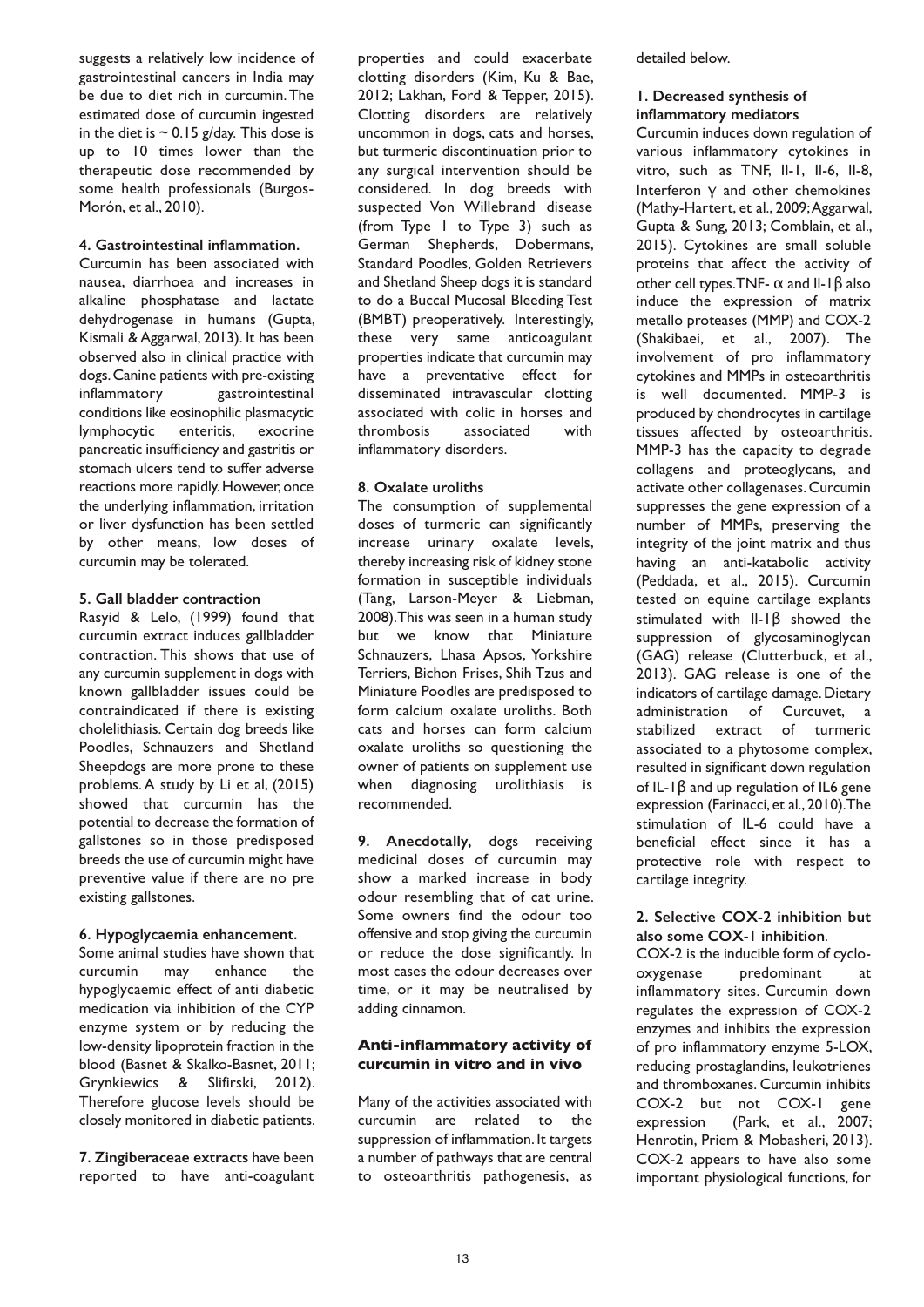example in the kidneys. This role is greater in dogs than humans.

Apart from the well-known roles of COX-2,studies suggest that the COX-1 iso enzyme also plays a role in inflammation and carcinogenesis. COX-1 is over expressed in a significant number of ovarian cancers. One study suggests that curcumin and its analogues had significantly higher inhibitory effects on peroxidase activity of COX-1 than that of COX-2 (Handler, et al., 2007). This would potentially explain the occasional gastro intestinal irritation with curcumin seen in practice.The balance between the metabolic products of COX- 1 and COX-2 catalysis appears important in the physiological function and response to inflammation. There is some literature that suggests there is some cardiovascular protective role for the products of COX-2 and that not all COX-1 functions are good in terms of cardiovascular health (Parente, 2001; Vanhoutte, 2009). Perrone, (2010) suggests that there is definite scope to develop new drugs whose activities are COX-1 mediated. Maddison, (2015) however warns to not extrapolate results from one species to another.

**3.** Activator Protein-1 (AP-1) and Nuclear Factor-κB (NF-κB ) inhibition Nuclear factor **κB** (NF-κB) and<br>activator protein 1 (AP-1) activator protein l transcription factors regulate many important biological and pathological processes. Nuclear factor κ-B plays a critical role in signal transduction pathways that are involved in inflammatory diseases and various cancers. Curcumin has been shown to inhibit NF-κ-B and AP-1 pathways (Csaki, Mobasheri & Shakibaei, 2009). This in turn reduces the downstream inflammatory effects of COX-2 and inhibits PGE2 synthesis. Prostaglandins and degradation of extracellular macromolecules lead to cartilage degeneration and joint inflammation.

## **Clinical trials in horses and dogs**

The majority of large scale clinical trials to examine the anti inflammatory effects of curcumin have studied humans or rodents.There are a few big trials involving horses and dogs.

One such trial, a randomised, doubleblind, placebo-controlled parallel group study of turmeric extract for the treatment of osteoarthritis in dogs, failed to reach statistical significant effects (Innes, et al., 2003). A small study involving 12 osteoarthritic dogs found that curcumin resulted in inhibited macrophage proliferation, strongly down regulated TNFα and the activation of fibrinolysis (Colitti, et al., 2012).These positive findings need to be validated with larger trials. The pharmacodynamics of intravenous injection of liposomal curcumin in beagles has been studied, but this has no practical applications for the regular pet owner (Helson, et al., 2012).

A study in which a nutritional supplement containing curcumin and boswellia extract was fed to thoroughbred horses found a reduction in pro inflammatory cytokine expression and hence an enhanced adaptation to exercise (Horohov, et al., 2012). Once again, large-scale studies are required to validate these findings.A study at the University of Udine, Italy showed that administration of a phytosome complex of curcumin administered to seven mares with confirmed osteoarthritis and five foals with osteochondrosis changes for fifteen days had some significant results.Gene expression was monitored before the treatment and after four, eight, and fifteen days. In mares, curcumin inhibited the expression of COX-2, TNF-α, IL-1β, IL1RN, and IL6, even if only the down regulation of IL-1 $\beta$  and IL1RN were significant. In foals, curcumin significantly inhibited the expression of COX-2,TNF-α, IL1RN and significantly increased that of IL6. These results show that curcumin has potential but again this is a very small study (Farinacci, et al., 2010). Clutterbuck, et al, (2013) found that curcumin at concentrations lower than 25µM exerted a potent antiinflammatory effect on cartilage explants in vitro. This study did, however, express caution of extrapolating this data and recommended further research to

establish curcumin's bioavailability and physiologically relevant serum and synovial concentration in vivo in humans and animals.

## **Conclusion**

There is a vast amount of clinical observational and anecdotal evidence, together with some promising in vitro and in vivo studies, in support of the use of curcumin in the treatment of joint inflammation (Moreau, et al., 2014, Ulbricht et al., 2011). However, there is a pressing need for large-scale clinical trials in dogs and horses, along with clinical veterinary studies to identify ways to increase the bioavailability and clinical efficacy of supplementary curcumin in the management of osteoarthritis. The relative safety of curcumin should allow it to be used as a supplement for the management of osteoarthritis in the majority of cases. Recommended dose ranges are broad, ranging from 50 to 250 mg curcumin three times daily for dogs and 1200-2400 mg of curcumin daily for horses (Wynn, 2007). A lack of standardisation in extraction processes and quality control means that there may be considerable variability in the active constituents of veterinary nutraceutical products. However, further veterinary clinical trials with more bio available forms of curcumin will provide more accurate dosage guides and standardised products.

### **References**

Aggarwal, B.B., Sundaram, C., Malani, N. and Ichikawa, H. 2007. Curcumin: the Indian solid gold. Advances in Experimental Medicine and Biology, 595, pp.1-75.

Aggarwal, B., Gupta, S. and Sung, B. 2013. Curcumin: an orally bioavailable blocker ofTNF and other pro-inflammatory biomarkers. British Journal of Pharmacology, 169(8), pp.1672-1692.

Anand, P., Kunnumakkara, A., Newman, R. and Aggarwal, B. 2007. Bioavailability of Curcumin: Problems and Promises. Molecular Pharmaceutics, 4(6), pp.807-818.

Badria, F., Ibrahim, A., Badria, A. and Elmarakby, A. 2015. Curcumin Attenuates Iron Accumulation and Oxidative Stress in the Liver and Spleen of Chronic Iron-Overloaded Rats. PLOS ONE, 10(7), p.e0134156.

Basnet, P. and Skalko-Basnet, N. 2011. Curcumin: An Anti-Inflammatory Molecule from a Curry Spice on the Path to Cancer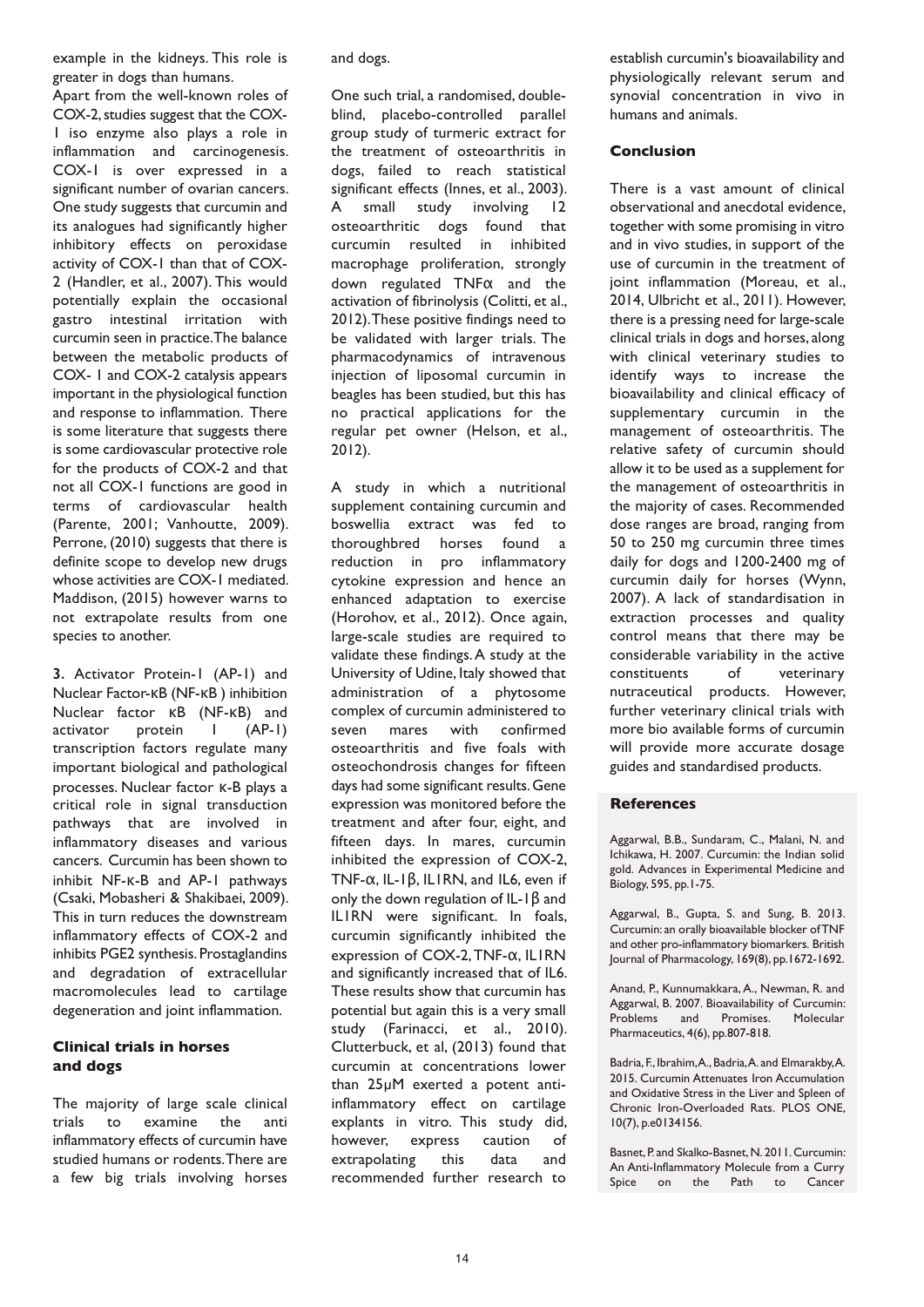Treatment. Molecules, 16(6), pp.4567-4598.

Basnet, P., Hussain, H.,Tho, I. and Skalko-Basnet, N. 2012. Liposomal Delivery System Enhances Anti-Inflammatory Properties of Curcumin. Journal of Pharmaceutical Sciences, 101(2), pp.598-609.

Burgos-Morón, E., Calderón-Montaño, J., Salvador, J., Robles, A. and López-Lázaro, M. 2010. The dark side of curcumin. International Journal of Cancer, 126(7) pp.1771 – 1775.

Chainani-Wu, N. 2003. Safety and Anti-Inflammatory Activity of Curcumin: A Component of Turmeric (Curcuma longa). The Journal of Alternative and Complementary Medicine, 9(1), pp.161-168.

Cheng,A., Hsu, C., Lin, J., Hsu, M., Ho,Y., Shen,T., Ko, J., Lin, J., Lin, B.,Ming-Shiang,M.,Yu, H., Jee, S., Chen, G., Chen,T., Chen, C., Lai, M. and Pu,Y. 2001. Phase I clinical trial of curcumin, a chemopreventive agent, in patients with highrisk or pre-malignant lesions. Anticancer Research, 21(4B), pp.2895-900.

Cho, H. and Yoon, I. 2015. Pharmacokinetic Interactions of Herbs with Cytochrome P450<br>and P-Glycoprotein. Evidence-Based and P-Glycoprotein. Complementary and Alternative Medicine, pp.1-10.

Clutterbuck, A., Allaway, D., Harris, P. and Mobasheri, A. 2013. Curcumin reduces prostaglandin E2, matrix metalloproteinase-3 and proteoglycan release in the secretome of interleukin 1β-treated articular cartilage. F1000 Research.

Colitti, M., Gaspardo, B., Della Pria,A., Scaini, C. and Stefanon, B. 2012. Transcriptome modification of white blood cells after dietary administration of curcumin and non-steroidal anti-inflammatory drug in osteoarthritic affected dogs. Veterinary Immunology and Immunopathology, 147(3-4), pp.136-146.

Comblain, F., Serisier, S., Barthelemy, N., Balligand, M. and Henrotin, Y. 2015. Review of dietary supplements for the management of osteoarthritis in dogs in studies from 2004 to 2014. Journal of Veterinary Pharmacology and Therapeutics, 39(1), pp.1-15.

Csaki, C., Mobasheri,A. and Shakibaei, M. 2009. Synergistic chondroprotective effects of curcumin and resveratrol in human articular chondrocytes: inhibition of IL-1β-induced NFκB-mediated inflammation and apoptosis. Research 11(6), pp.R165.

English, D., 2016. Home Page - Turmeric Life Website. [online] Turmeric Life.Available from: http://turmericlife.com.au [Accessed 28 May 2016].

Farinacci, M., Gaspardo, B., Colitti, M. and Stefanon, B. 2010. Dietary administration of Curcumin modifies transcriptional profile of genes involved in inflammatory cascade in horse leukocytes. Italian Journal of Animal Science, 1(2), pp.84.

Grynkiewics, G. and Slifirski, P. 2012. Curcumin

and curcuminoids in quest for medicinal status. Acta Biochemica Polonica, 59(2), pp.201-212.

Gupta, S., Kismali, G. and Aggarwal, B. 2013. Curcumin, a component of turmeric: From farm to pharmacy. BioFactors, 39(1), pp.2-13.

Handler, N., Jaeger, W., Puschacher, H., Leisser, K. and Erker,T. 2007. Synthesis of Novel Curcumin Analogues and Their Evaluation as Selective Cyclooxygenase-1(COX-1) Inhibitors. Chemical & Pharmacological Bulletin, 55(1), pp.64-71.

Helson, L., Bolger, G., Majeed, M., Vcelar, B., Pucaj, K. and Matabudul, D. 2012. Infusion pharmacokinetics of Lipocurc (liposomal curcumin) and its metabolite tetrahydrocurcumin in Beagle dogs.Anticancer Research, 32(10), pp.4365-4370.

Henrotin,Y., Priem, F. and Mobasheri, A. 2013. Curcumin: a new paradigm and therapeutic opportunity for the treatment of osteoarthritis: curcumin for osteoarthritis management. SpringerPlus, 2(1), pp.56.

Horohov, D., Sinatra, S., Chopra, R., Jankowitz, S., Betancourt,A. and Bloomer, R. 2012.The Effect of Exercise and Nutritional Supplementation on Proinflammatory Cytokine Expression in Young Racehorses During Training. Journal of Equine Veterinary Science, 32(12), pp.805-815.

Innes, J., Fuller, C., Grover, E., Kelly, A. and Burn, J. 2003. Randomised, double-blind, placebocontrolled parallel group study of P54FP for the treatment of dogs with osteoarthritis. Veterinary Record, 152(15), pp.457-460.

Jiao, Y., Wilkinson, J., Di, X., Wang, W., Hatcher, H., Kock, N., D'Agostino, R., Knovich, M., Torti, F. and Torti, S. 2008. Curcumin, a cancer chemopreventive and chemotherapeutic agent, is a biologically active iron chelator. Blood, 113(2), pp.462-469.

Kim, D., Ku, S. and Bae, J. 2012. Anticoagulant activities of curcumin and its derivative. Journal of Biochemistry and Molecular Biology Reports, 45(4), pp.221-226.

Lakhan, S., Ford, C. and Tepper, D. 2015. Zingiberaceae extracts for pain: a systematic review and meta-analysis. Nutrition Journal,  $14(1)$ .

Li,Y., Li,M.,Wu, S. andTian,Y. 2015.Combination of curcumin and piperine prevents formation of gallstones in C57BL6 mice fed on lithogenic diet: whether NPC1L1/SREBP2 participates in this process. Lipids in Health & Disease, 14(1).

Maddison, J. 2015. Understanding NSAIDs in clinical practice-facts vs fallacies. In: London Vet Show. pp.103-105.

Marques, H., 2010. A review on cyclodextrin encapsulation of essential oils and volatiles.Flavour and Fragrance Journal, 25(5), pp.313-326.

Mathy-Hartert,M., Jacquemond-Collet, I., Priem, F., Sanchez,C., Lambert,C. and Henrotin,Y. 2009. Curcumin inhibits pro-inflammatory mediators

and metalloproteinase-3 production by chondrocytes. Inflammatory Research, 58(12), pp.899-908.

McDowall, J., 2016. Cytochrome P450. [online] Ebi.ac.uk. Available from: https://www.ebi.ac.uk/interpro/potm/2006\_10/ Page1.htm

Moreau, M., Lussier, B., Pelletier, J., Martel-Pelletier, J., Bédard, C., Gauvin, D. and Troncy, E., 2014. A medicinal herb-based natural health product improves the condition of a canine natural osteoarthritis model: A randomized placebo-controlled trial. Research inVeterinary Science, 97(3), pp.574-581.

Noorafshan,A. and Ashkani-Esfahani, S. 2013.A Review of Therapeutic Effects of Curcumin. CPD, 19(11), pp.2032-2046.

Parente, L., 2001. Pros and Cons of Selective Inhibition of Cyclooxygenase-2 versus Dual Lipoxygenase/Cyclooxygenase Inhibition: IsTwo Better than One? Journal of Rheumatology, p.Editorial.

Park, C., Moon, D., Choi, I., Choi, B., Nam, T., Rhu, C., Kwon,T., Lee,W., Kim, G. and Choi,Y. 2007. Curcumin induces apoptosis and inhibits prostaglandin E2 production in synovial fibroblasts of patients with rheumatoid arthritis. International Journal of Molecular Medicine, 20(3), pp. 365 – 372.

Patil, U., Singh, A. and Chakraborty, A., 2011. Role of Piperine As A Bioavailability Enhancer. International Journal of Recent Advances in Pharmaceutical Research. International Journal of RecentAdvances in Pharmaceutical Research, 4, pp.16-23.

Peddada, K., Peddada, K., Shukla, S., Mishra, A. and Verma,V. 2015. Role of Curcumin in Common Musculoskeletal Disorders: a Review of Current Laboratory, Translational, and Clinical Data. Orthopaedic Surgery, 7(3), pp.222-231.

Perrone, M., Scilimati,A., Simone, L. & Vitale, P. 2010. Selective COX-1 Inhibition:ATherapeutic Target to be Reconsidered. CMC. [Online] 17 (32), 3769-3805.

Prasad, S., Tyagi, A. and Aggarwal, B., 2014. Recent Developments in Delivery, Bioavailability, Absorption and Metabolism of Curcumin: the Golden Pigment from Golden Spice. Cancer Research and Treatment, 46(1), pp.2-18.

Rasyid, and Lelo, 1999.The effect of curcumin and placebo on human gall-bladder function: an ultrasound study. Alimentary Pharmacology and Therapeutics, 13(2), pp.245-249.

Rolfe, V., 2016. RLO: The Liver and Drug Metabolism. [online] Nottingham.ac.uk. Available from: http://www.nottingham.ac.uk/nmp/sonet/rlos/ bioproc/liverdrug/index.html.

Sandersen, C., Bienzle, D., Cerri, S., Franck,T., Derochette, S., Neven, P., Mouytis-Mickalad,A. and Serteyn, D., 2015. Effect of inhaled hydrosoluble curcumin on inflammatory markers in broncho-alveolar lavage fluid of horses with LPS-induced lung